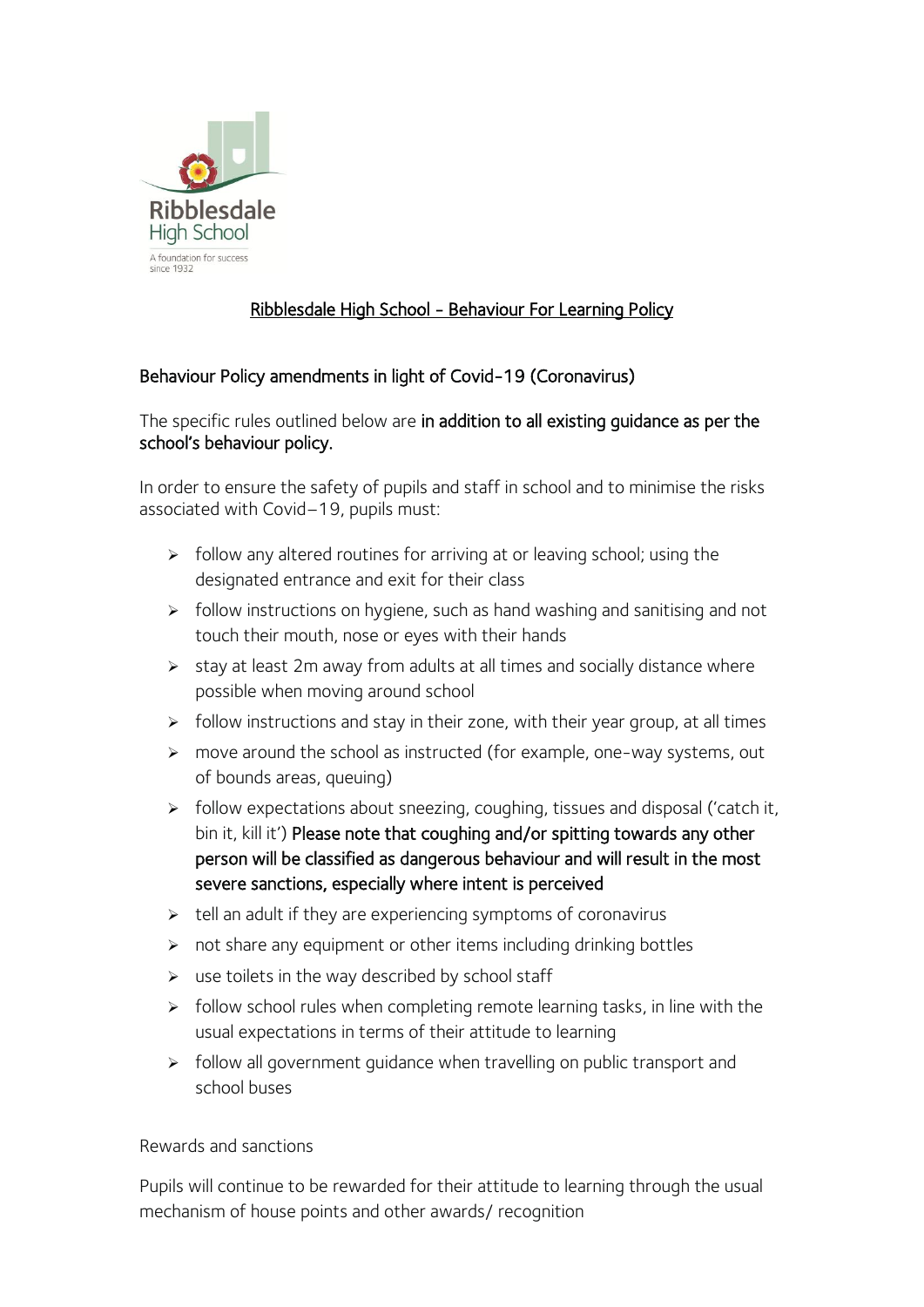Any pupils who disrupt the learning of others or seek to in any way to undermine the safety precautions that have been carefully set out by school, will be dealt with on a needs basis, but the following consequences will apply:

- $\triangleright$  the pupil has their social time withdrawn
- $\triangleright$  the pupil is withdrawn from their learning alongside their year group for a period of time and isolated
- $\triangleright$  a detention after school
- $\triangleright$  a fixed term exclusion

Whilst in the vicinity of school, pupils will be monitored by staff on duty, however, it is the responsibility of parents/ carers to ensure that their child is maintaining social distancing and safety precautions as outlined by the government, whilst in the local community and travelling to and from school. Please encourage your child to go home straight after school and avoid spending time in the local community. If we are alerted by members of the public to any issues relating to pupils gathering in groups in the community, we will have a duty of care to inform the police.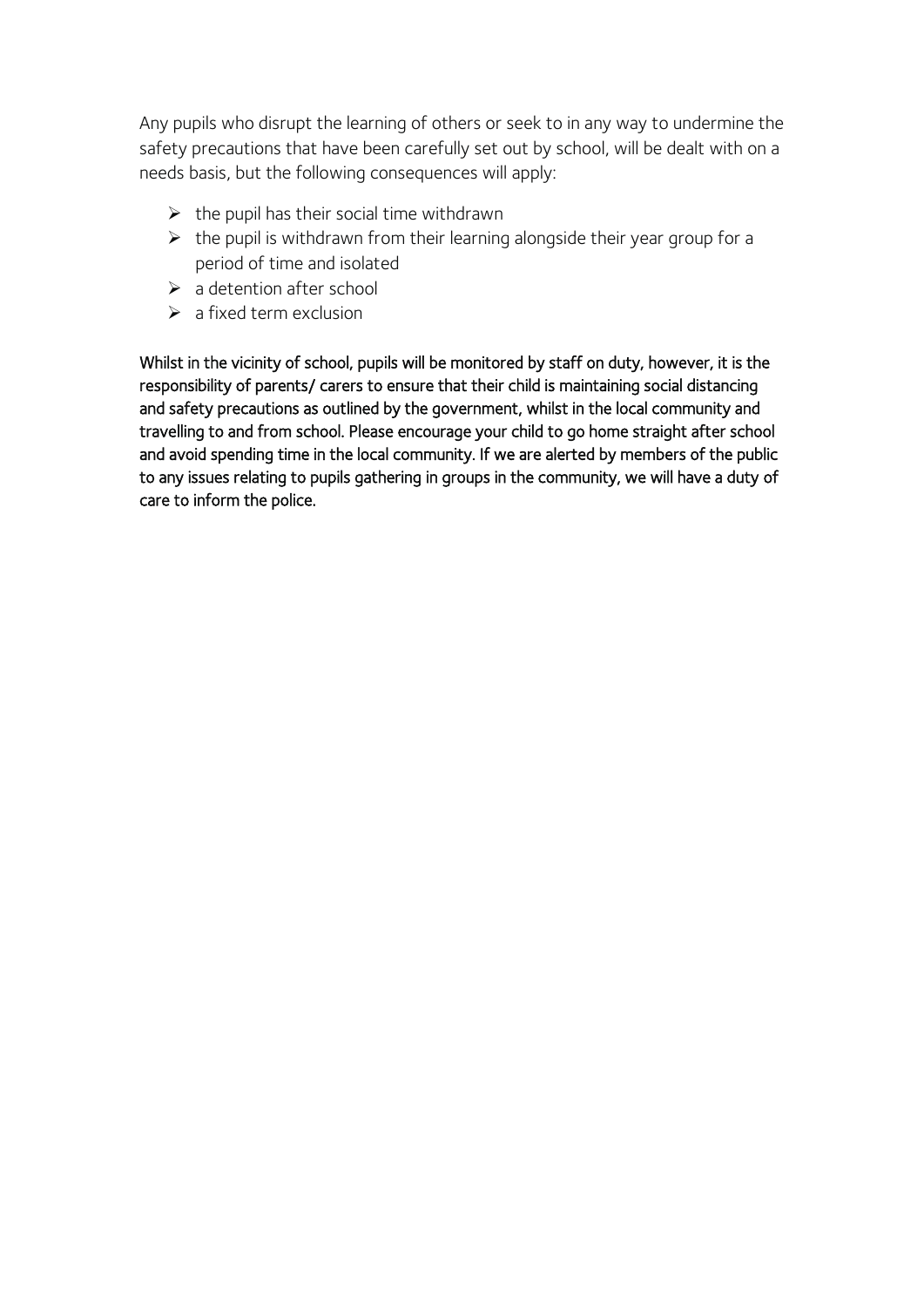## School Ethos and Policy Aim

## The Ribblesdale Way

#### Respect Inspire Be proud Be kind Invest in your learning Excel

At Ribblesdale we believe that in order to enable effective teaching and learning to take place, good behaviour in all aspects of school life is essential. The 'Ribblesdale Way' underpins this ethos and serves as a reminder for the whole Ribblesdale community of our shared values. It seeks to create a caring and safe learning environment in the school by:

- ➢ promoting good behaviour
- ➢ promoting self-esteem, self-discipline, due regard for authority and positive relationships based on mutual respect
- ➢ ensuring fairness of treatment for all
- ➢ encouraging consistency of response to both positive and negative behaviour
- $\triangleright$  promoting early intervention
- ➢ providing a safe environment free from disruption, bullying and any form of harassment
- ➢ encouraging a positive relationship with parents and carers to develop a shared approach to behaviour management.

In summary, our governors, staff, pupils and parents believe that it is our responsibility to ensure that:

#### ➢ PUPILS HAVE THE RIGHT TO LEARN

➢ STAFF HAVE THE RIGHT TO TEACH

#### ➢ ALL HAVE THE RIGHT TO FEEL SAFE AND SECURE

We ensure this by providing an appropriate curriculum with support to access this and by maintaining an ordered atmosphere. Our pastoral care and behaviour management are based on the belief that a positive culture of praise, encouragement and support of pupils is likely to ensure the most effective environment in which to promote good school relationships and enhance pupil motivation and achievement. An ordered and calm atmosphere is essential to the wellbeing, security and achievement of all pupils.

#### NOTE: Throughout the policy behaviour is used in its widest sense to encompass behaviour for learning.

#### My Future Matters

In conjunction with the Ribblesdale Way, My Future Matters encompasses all aspects of the personal development of pupils. They are encouraged to respect each other, invest in learning, be proud, be kind and excel in all that they do. My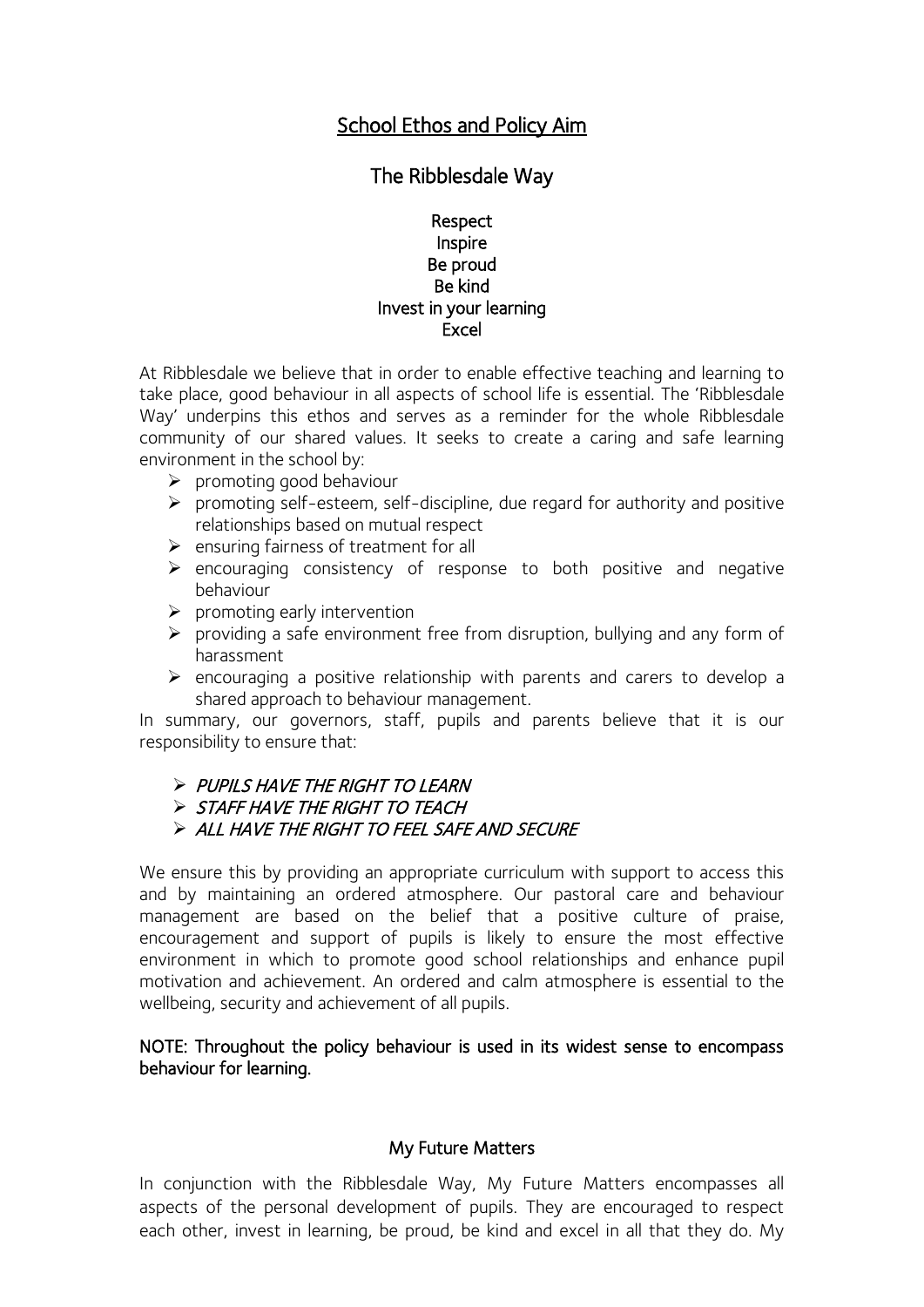Future Matters is divided into six main areas where we focus as a school on ensuring that pupils have every opportunity to grow and become the best that they can be. These are:

- 1) Character Matters
- 2) Wellbeing Matters
- 3) Promoting British values, equality and diversity
- 4) Cultural capital & a rich set of experiences
- 5) Developing interests & talents
- 6) Preparing for future success

Two fundamental components of My Future Matters are Character Matters and Wellbeing Matters. As a school we are committed to equipping pupils with the skills and experiences that they need to develop their character. Linked to this we work hard to be a school that emphasises the importance of the overall wellbeing of the school community.



The aim of this programme is to allow pupils to develop five personal skills and attributes which will support them whilst at school and in preparation for future success in the wider world. Pupils become proficient in leadership, organisation, resilience, initiative and communication. They become able to articulate the meaning and importance of the five attributes as they evaluate their own skills through personal activities. The structured programme is then interlinked with other key aspects of developing character such as 'a mind to be kind' and charity work.



There are four main elements to this strand of My Future Matters. Each of them has a direct impact on ensuring that our school community is as healthy and safe as it can be. Middle and Senior Leaders oversee each of the four areas and work collaboratively to have a positive impact on the overall wellbeing of pupils, staff and where possible parents.

- 1) Staying Safe Online
- 2) Mental health and wellbeing
- 3) Healthy relationships
- 4) Healthy lifestyle food and fitness

Although the programmes outlined above are in place, ensuring the character, cultural capital and social, moral, spiritual and cultural development of all pupils is a thread that runs throughout all aspects of the curriculum in every subject area.

## Roles and Responsibilities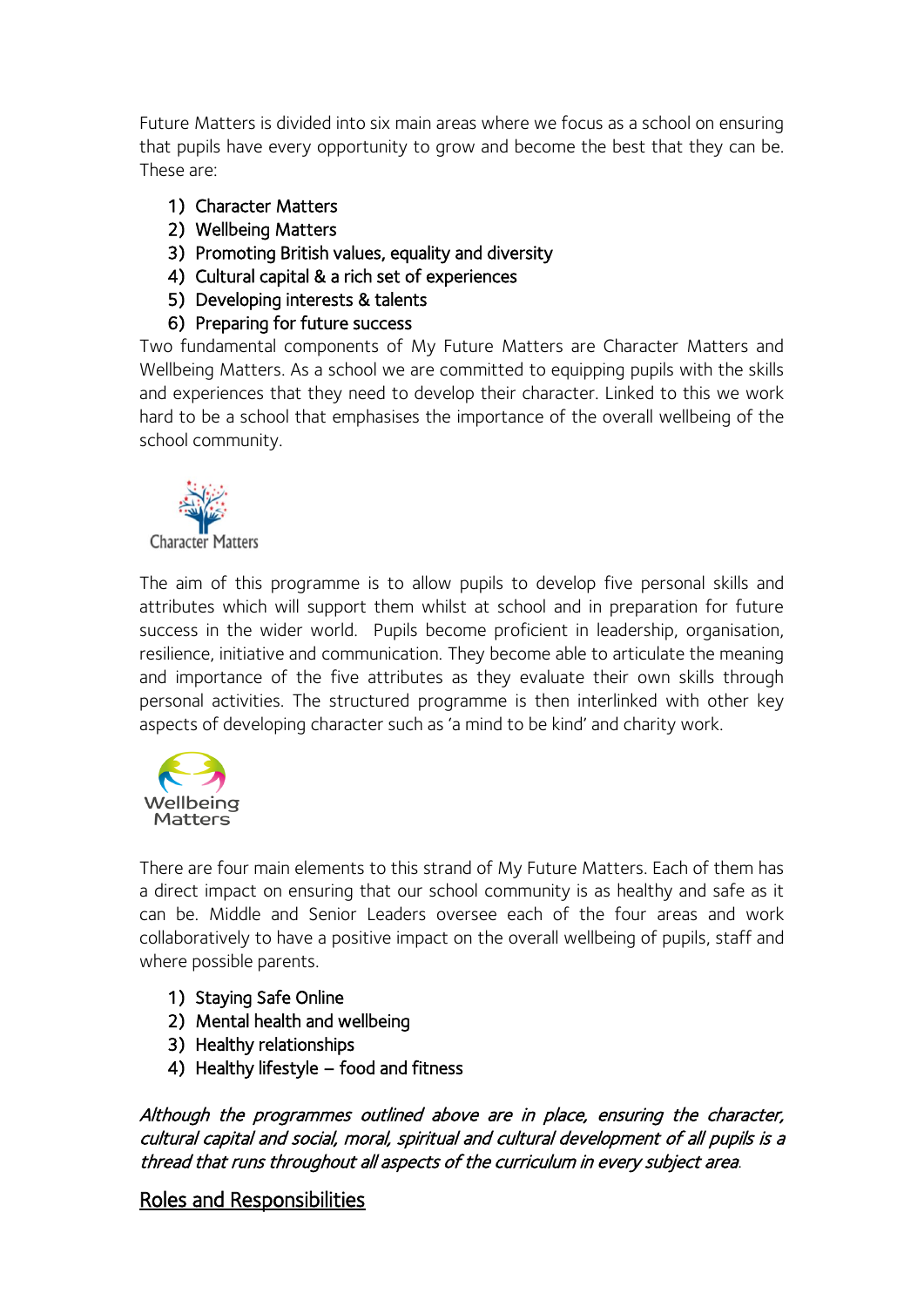## Governors:

- $\triangleright$  the Governing body will establish in consultation with the Headteacher, staff and parents the policy for the promotion of good behaviour and keep it under review (on an annual basis)
- $\triangleright$  it will ensure that it is communicated to pupils and parents, is nondiscriminatory and that expectations are clear
- ➢ Governors will support the school in maintaining high standards of behaviour

## Headteacher and Senior Leadership Team:

- $\triangleright$  are responsible for the implementation and day to day management of the policy and procedures
- $\triangleright$  give guidance on behaviour roles to form a key component of staff induction
- $\triangleright$  give annual guidance and training is provided for all staff to ensure consistency of procedures
- ➢ will provide Continued Professional Development when staff needs are identified as part of appraisal.

## Staff:

- $\triangleright$  all staff, including teachers and support staff, are responsible for order at all times, ensuring that all pupils act in a reasonable manner, showing respect for self and others
- ➢ to ensure that the Behaviour for Learning Policy and procedures are consistently and fairly applied
- $\triangleright$  mutual support amongst all staff in the implementation of the policy is essential so that a high quality learning environment is created in which pupils develop self-discipline and personal responsibility
- ➢ all staff to ensure there is no differential application of the policy on any grounds, particularly ethnic or national origin, culture, religion, disability or sexuality
- $\triangleright$  ensure that the concerns of pupils are listened to and appropriately addressed.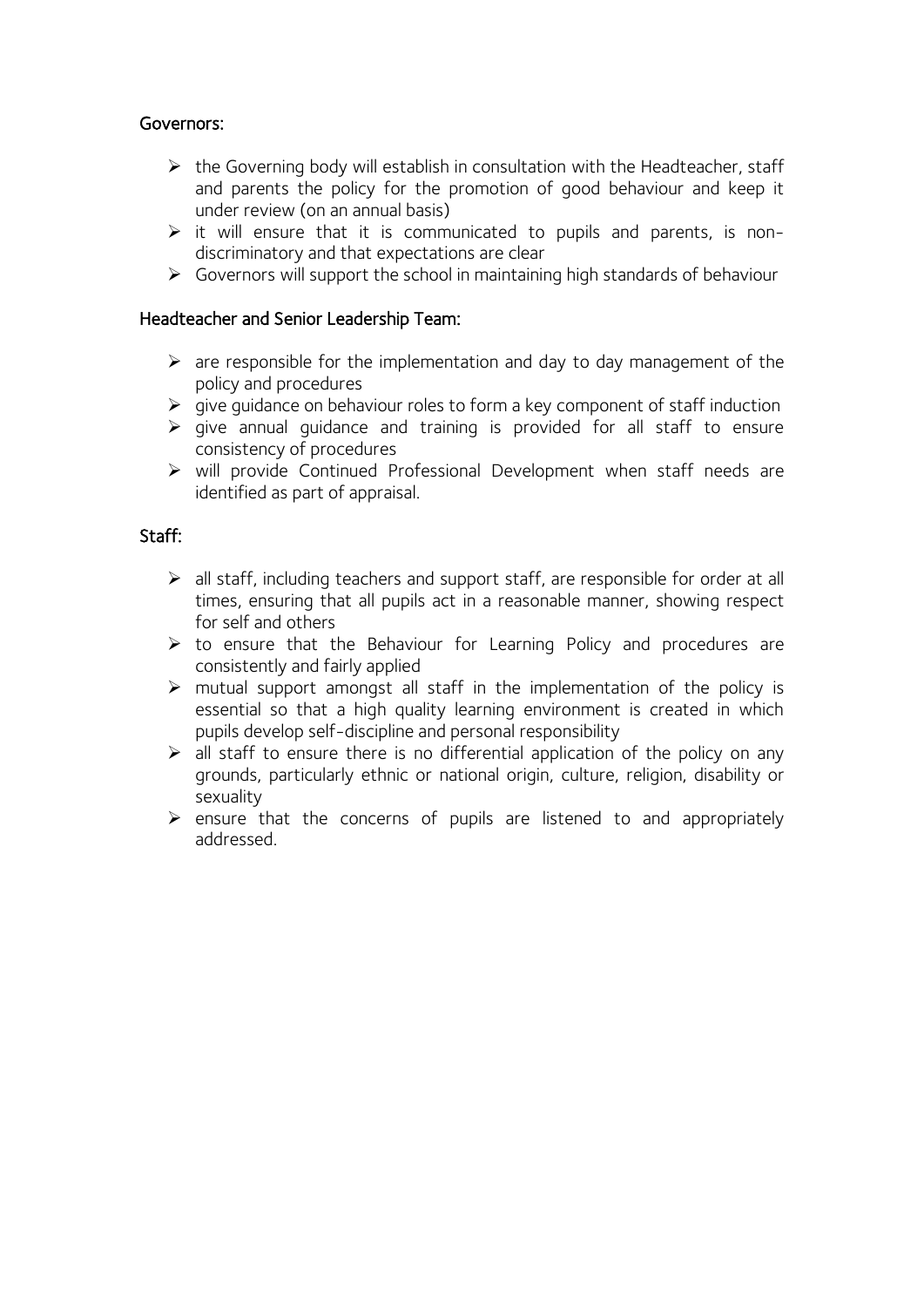## Parents and Carers:

- $\triangleright$  will take responsibility for the behaviour of their child both inside and outside the school
- $\triangleright$  will be encouraged to work in partnership with the school in maintaining high standards of behaviour
- $\triangleright$  will have the opportunity to raise with the school any issues arising from the operation of the policy
- $\triangleright$  will accept that decisions regarding sanctions in the school lie with the school staff and parents cannot override a judgement made by the school

#### Pupils:

- $\triangleright$  will be expected to take responsibility for their own behaviour and will be made fully aware of the school policy, procedures and expectations
- ➢ also have a responsibility to ensure that any incidents of disruption, bullying and any form of harassment are reported
- $\triangleright$  should challenge and inform policy through the pupil voice mechanisms.

#### Procedures

The school behaviour systems and procedures (which are regularly shared with pupils), make clear to pupils how acceptable and desirable standards of behaviour can be achieved and will have a clear rationale which is made explicit

#### Desirable and Unacceptable Behaviour

The school defines desirable behaviour as that which promotes courtesy, cooperation and consideration from all pupils in line with the 'Ribblesdale Way'. An emphasis will always be placed on rewards for pupils, but sanctions will also be used in order to promote the best possible behaviour in school.

#### Home, School and Learner Agreement

Although no longer a statutory duty Ribblesdale High School will continue to utilise a home, school and learner agreement in order to share expectations with pupils and parents. (see appendix A)

#### Rewards

At Ribblesdale High School the ethos of encouragement is central to the promotion of good behaviour. Rewards are one means of achieving this goal. They have a motivational role in helping pupils to realise that good behaviour is valued, and are clearly defined in the procedures. Integral to the system of rewards is an emphasis on praise, both informal and formal, to individuals and groups. The school will promote good and improved behaviour from pupils through a system of recognition and reward. We recognise the benefit of celebrating achievement including demonstrating excellent social skills and making a positive contribution to the school community. Parents can monitor both rewards and sanctions using SchoolComms.

Some examples of rewards are:

➢ Headteacher's WOW (work of the week) board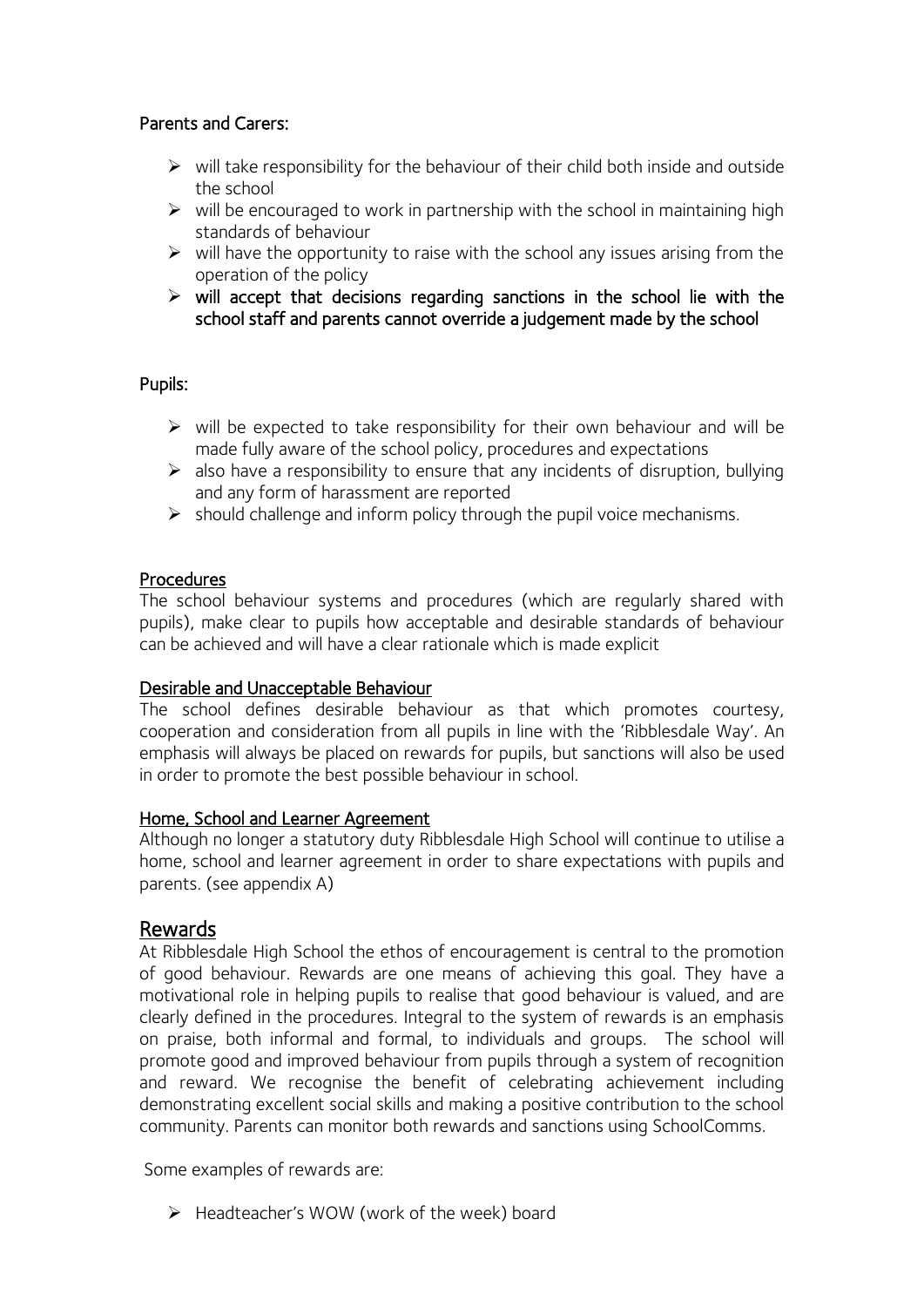- ➢ Good Conduct Year Visits (Ticket To The Trip)
- ➢ House Points
- ➢ Subject Recommendations
- ➢ Attendance and Punctuality Rewards
- ➢ Excellent Full Report
- ➢ Curriculum Awards
- ➢ Pastoral Awards
- ➢ Celebration Evening 'The Ribbies'
- ➢ Uniform Rewards

## Investigating Cases

The school will investigate, as appropriate, reported incidents of pupil misbehaviour. The school will ensure that relevant staff receive appropriate training for the conduct of any investigations, including in respect of the recording of evidence and the taking of witness statements. The school will notify the Police and other relevant bodies of incidents where it is appropriate to do so.

#### Behaviour and Safety and the Curriculum

Issues related to Behaviour and Safety are an integral part of the PHSE / Citizenship curriculum and assemblies. However, all members of staff, and particularly teaching staff, have a responsibility to take advantage of planned, and unplanned opportunities, to help pupils develop the moral values associated with good behaviour and making a positive contribution to the Ribblesdale community.

## Consequences / Behaviour Management Strategies

The school will implement an agreed range of sanctions and strategies to deal with inappropriate behaviour by pupils in order to promote the best possible behaviour for learning, to ensure the wellbeing and safety of all pupils and staff and to maintain the highest standards across school. Depending on the level of sanction, parents will be informed of the sanction that has been put in place. Parents cannot override a judgement made by the school. After school detentions are a widely used strategy where appropriate and it is the responsibility of parents to ensure that their child can get home safely.

- ➢ Lesson Isolation Room (subject detention given each time a pupil sent and R&R if a pupil is sent three times in one week)
- ➢ Middle Leadership Detentions (minimum 45 minutes)
- ➢ Senior Leadership Detention (1 hour)
- $\triangleright$  Head's detention (1.5 hours)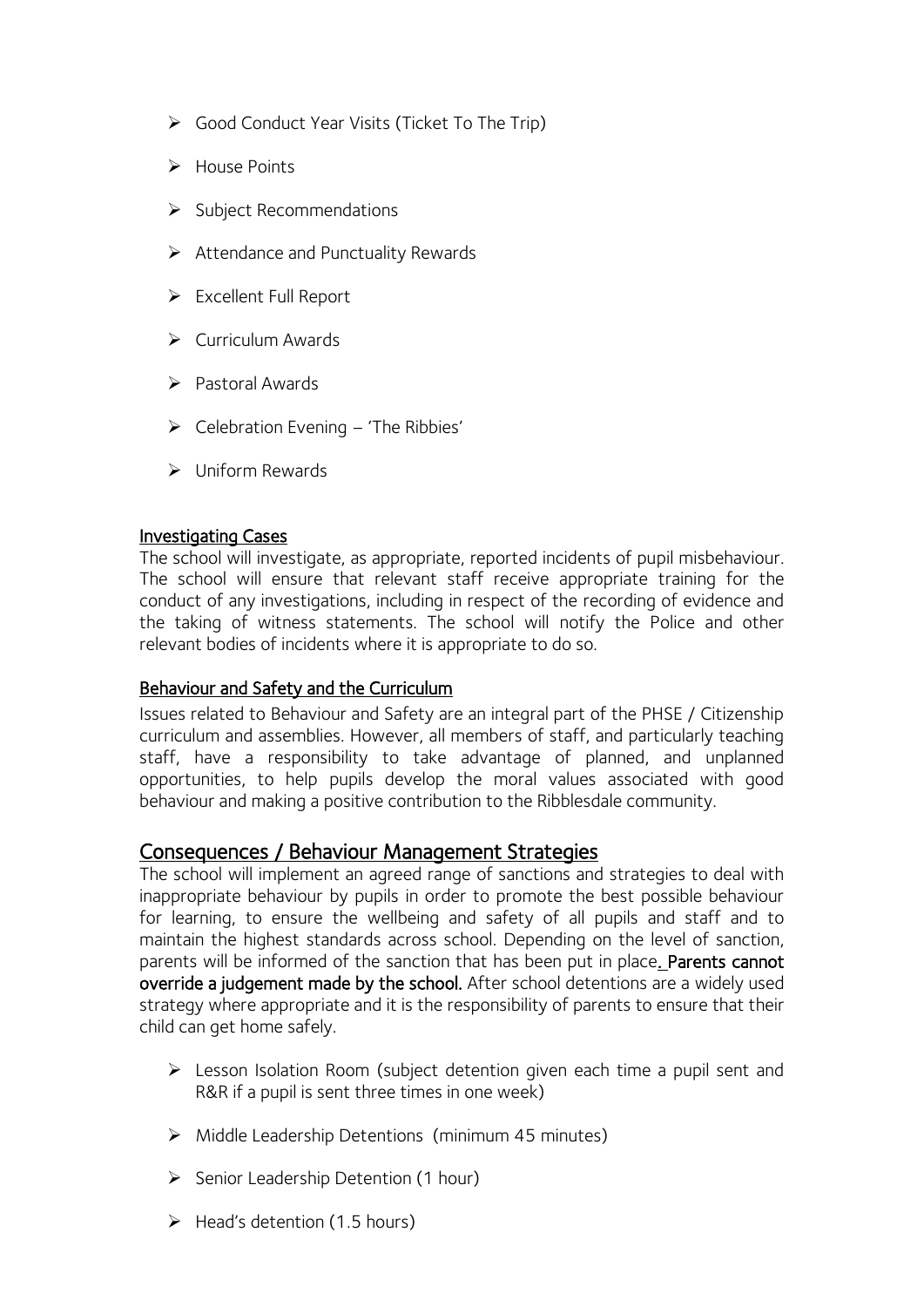## NB. All missed detentions are reissued to pupils, as well as a further sanction for failing to attend.

- ➢ Subject Isolation
- ➢ Reflect and Resolve
- ➢ Senior Leadership Seclusion (SLS)
- $\triangleright$  Fixed Term Exclusion
- ➢ Exclusion from school will only be used in exceptional circumstances.

The Headteacher may exclude a pupil for up to 45 school days (9 school weeks) in a school year. For the first 5 days of any exclusion it is the parent(s)/carer(s) responsibility to provide care and supervision for their child, although the school has a responsibility to set work. Pastoral Coordinators will arrange for work to be made available for collection. After the fifth day the school must make provision for the pupil.

Pupils on fixed term exclusion will receive work to complete and return to the school for review.

#### Governors Disciplinary Panel

Authorised by the Headteacher this is an informal panel of governors to consider the case of pupils in imminent danger of permanent exclusion. They will review the actions taken by the school prior to this meeting and will make one of several recommendations based on the evidence presented and the response of the pupil / parent to the panel.

- 1. To advise the Headteacher to proceed with a permanent exclusion.
- 2. To issue a final warning and set targets related to improved behaviour.
- 3. To advise the Headteacher that further steps should be taken in an attempt to modify the pupil's behaviour and to reconvene the panel to consider the impact of such intervention.

#### Managed Move / Respite

When it is clear that a pupil's behaviour is not improving, a managed move to another school may be considered. This is for a trial period of six to twelve weeks.

The final stage in trying to prevent a pupil from being permanently excluded is to direct them to alternative provision. This is the legal right of any school and does not require parental consent.

#### Permanent Exclusion

On rare occasions, the Headteacher may permanently exclude a pupil from school. The decision to exclude permanently is a serious one. There are two main types of situation for which permanent exclusion may be considered.

1. The first is a final, formal step in a concerted process for dealing with disciplinary offences following the use of a wide range of other strategies, including fixed-term exclusion, which have been used without success. It is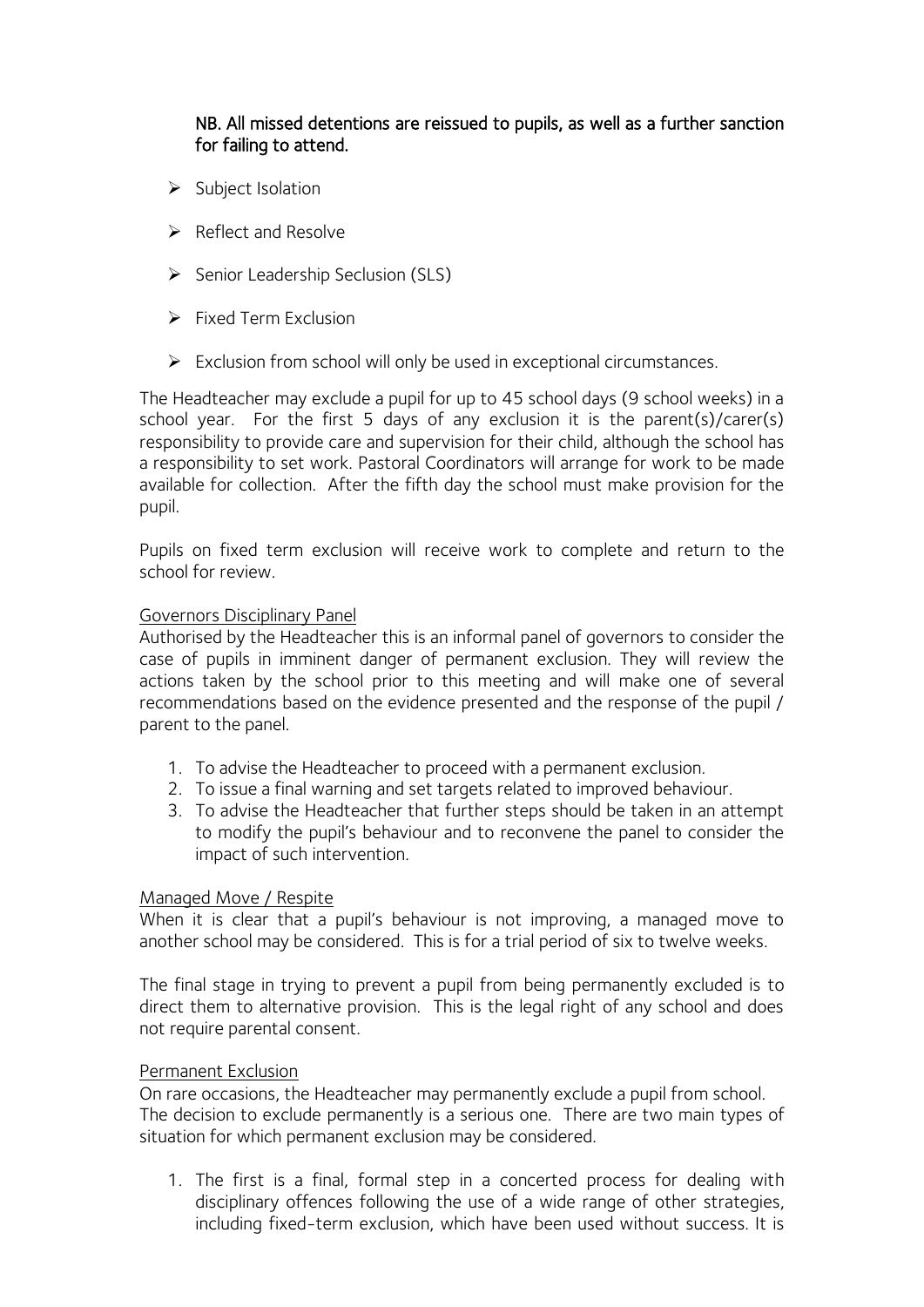an acknowledgement that all available strategies have been exhausted and is used as a last resort.

2. The second is where there are exceptional circumstances where it could be appropriate to permanently exclude a pupil for a first or 'one off' offence.

## Additional Consequences / Strategies

To support the above staff may decide to utilise these additional strategies to support successful behaviour management.

- ➢ Letters, emails and telephone communication with parents/carers (other than a standard detention letter)
- $\triangleright$  meetings with parents/carers
- ➢ community service where this is an appropriate response to the breach of school rules e.g. helping in school canteen if seen throwing food
- ➢ withdrawal of school privileges appropriate to the infringement e.g. not allowed access to visits, use of ICT facilities / internet access etc. (must be in liaison with Network Manager / EVC)
- ➢ confiscation of items requiring parental collection. In some cases where a pupil persistently breaks the school's rules regarding possession or use of unauthorised items, or persistently fails to conform to the school uniform this sanction may be enforced.
- ➢ restorative justice (in liaison with School Counsellor, Pastoral Coordinator and Police)
- ➢ interventions by Safer Travel (Lancashire) with regard to behaviour on the buses and at bus stops.

#### Smoking and Electronic Cigarettes

Smoking is a clear breach of school rules. More importantly, however, it places the young person at risk of long term harm. At Ribblesdale we have a duty of care to inform parents who may not be aware that their child has started smoking. As a result a pastoral detention will be issued but in addition a letter will be sent home by the relevant pastoral coordinator. In the case of electronic cigarettes, these are confiscated, a detention issued and parents informed that they will have to collect the item from Student Services.

#### Selling Items on the School Premises

Pupils are not allowed to sell items on the school premises unless given permission by a teacher as part of a school fund raising event.

#### Beyond the school gates

Teachers have a statutory power to discipline pupils for misbehaviour outside of the school premises. Examples include:

- ➢ Unacceptable appearance in terms of uniform expectations in close proximity of the school.
- ➢ Sanctions will apply to pupils who misbehave on the way to or from school, outside the school gates or otherwise in close proximity to the school. Action would be taken against any pupil who was verbally abusing members of the public on a bus on the way to or from school.
- ➢ If someone causes any distress or distraction to the bus driver on the journey to and from school they could be banned from using the bus for an agreed length of time (up to twelve weeks).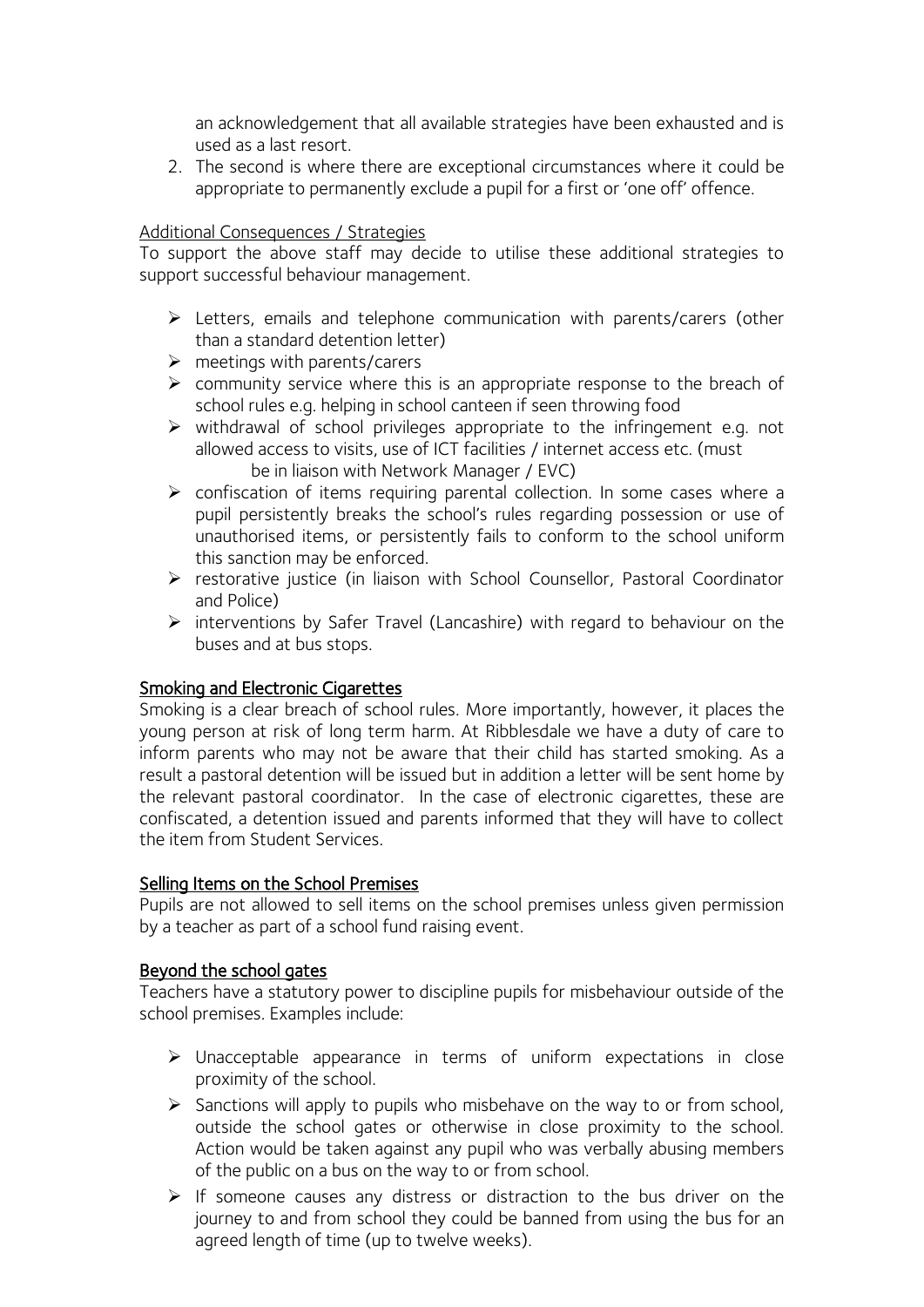- ➢ Sanctions will apply if misbehaviour takes place on Educational Visits, Work Experience or whilst the pupil was taking part in a further education course as part of a school programme, or when representing school in a sports event.
- ➢ The school would take action if a pupil harassed a member of staff, off school premises, including through the internet. This could also be a police matter.
- $\triangleright$  Bringing the school into disrepute by smoking or using smoking paraphernalia in close proximity of the school.
- ➢ Although it is the responsibility of parents/ carers to monitor social media use and report any abuse to the provider or police, issues between pupils that originate outside of school that then impact on behaviour within school can be sanctioned.

## Mobile Phones / Electronic Devices

On the first, second and third occasion it will be returned to the pupil at the end of the school day, with a warning that if the school expectations are not adhered to in the future the phone will be confiscated and a parent will need to collect. On the fourth occasion parents will be contacted to come and collect the phone and further sanctions will be put in place for persistent defiance. The letter will explain the rationale for the school expectation and inform parents that the device will be returned to an appropriate adult. If it continues to be an issue and the pupil is persistently defiant in terms of mobile phone use, in addition to a text, a letter is sent home via the post informing parents that if any items are confiscated in the future this will trigger a parental meeting and they will need to make an appointment to see the Assistant Headteacher responsible, in order to find an appropriate solution to the problem. Any inappropriate use of an electronic device within school or during school activities, will be treated as a serious breach of school rules. In addition to the use of other sanctions, the school retains the right to ban an individual the right to have a mobile device in their possession during school hours, in the interests of the rest of the school community.

#### Uniform Card Procedures

All staff will check uniform and sign cards for breaches of uniform policy to ensure consistency at all times throughout the school day. Pupils should be given one signature for each uniform issue. For example, if a pupil has three items wrong with their uniform e.g. shirt out, no tie and incorrect footwear, they should be given three signatures. The policy covers all uniform issues, including makeup and jewellery. Chewing in class is also included. If a pupil arrives to school in inappropriate footwear, they will be provided with a pair of shoes to wear until the issue is resolved.

#### Racist Incidents

The school reports details of racist incidents in accordance with its statutory duties.

#### **Searching**

School staff can search a pupil for any item of concern/ prohibited item, if the pupil agrees. In the event that a pupil does not consent to a search the Headteacher or any member of the SLT having been granted the Headteacher's authority has the statutory power to search pupils or their possessions, without consent.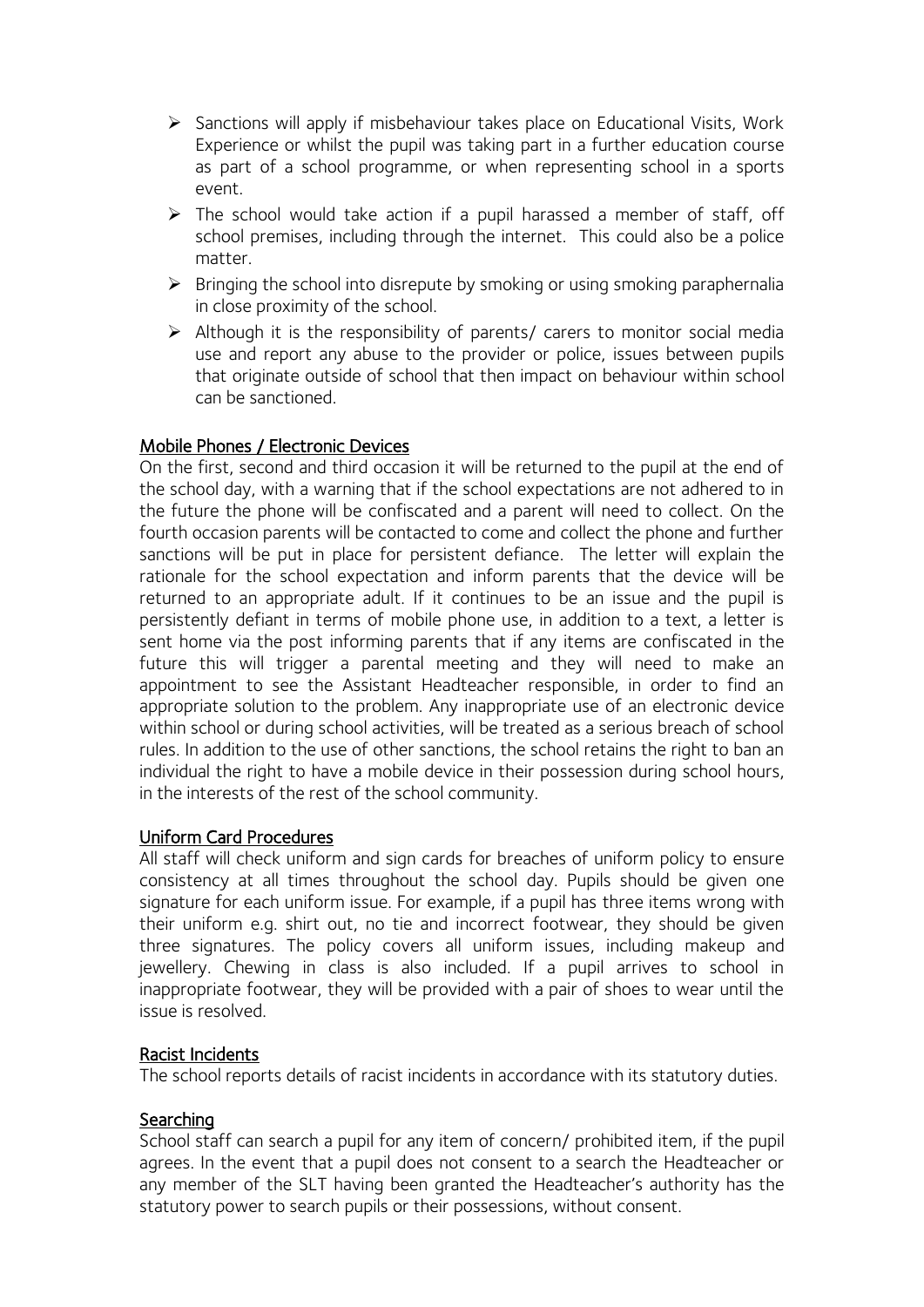If a pupil has not given consent, searches must be conducted by a member of the SLT of the same sex as the pupil being searched and in the presence of a witness, also of the same sex. Searches can only be conducted on the school premises or the member of staff has lawful control or charge of the pupil, for example on school trips or in training settings. In the absence of a member of the Senior Leadership Team on an educational visit, the visit leader can fulfil this role. The person conducting the search must not require the pupil to remove any clothing other than outer clothing.

- ➢ 'Outer clothing' means clothing that is not worn next to the skin or immediately over a garment that is being worn as underwear but 'outer o clothing' includes hats; shoes; boots; blazer; gloves and scarves.
- ➢ 'Possessions' means any goods over which the pupil has or appears to have control – this includes bags.
- ➢ Wherever possible, a pupil's possessions will only be searched in the presence of the pupil and another member of staff.

When carrying out a search on a pupil we may choose to use an electronic wand. This is a safe and non-invasive way to detect metal objects. Schools have statutory power to require pupils to undergo screening by a walk through or hand held metal detector (wand), even if they do not suspect them of having a prohibited item and without the consent of pupils and parents.

#### Confiscation

Any member of staff can confiscate, retain or dispose of a pupil's property as a disciplinary penalty, where it is reasonable to do so. In the case of any item that may be deemed valuable, it should be clearly labelled and sent to Student Services for safe keeping rather than being thrown away. Where a search has been conducted by a member of SLT there is discretion to confiscate, retain and/or destroy any item found so long as it is reasonable in the circumstances. Articles thought to be a weapon, illegal substance or stolen goods of significant value will be clearly labelled and placed in the School Safe (Business and Finance Office), until the Police can be informed and the item(s) collected. Where a person conducting a search finds alcohol, cigarettes, tobacco and papers, fireworks or other substances which may cause harm or be detrimental to good order and discipline e.g. legal highs, they may be retained or disposed of. Under no circumstances should the items be returned to the pupil.

If a member of staff finds a pornographic image, they may dispose of the image unless its possession constitutes a specified offence (i.e. it is extreme or child pornography) in which case the school's DSL should be alerted and the Police informed by the school as soon as reasonably practicable. Images found on a mobile phone or other electronic device can be deleted unless it is necessary to pass them to the Police.

The protocols for searching individuals also apply to the searching of electronic devices. The member of SLT / Visit Leader conducting the search may examine any data or files on the device if they think there is a good reason to do so. Following an examination, if the person has decided to return the device to the owner, or to retain, they may erase any data or files if necessary.

#### Use Of Reasonable Force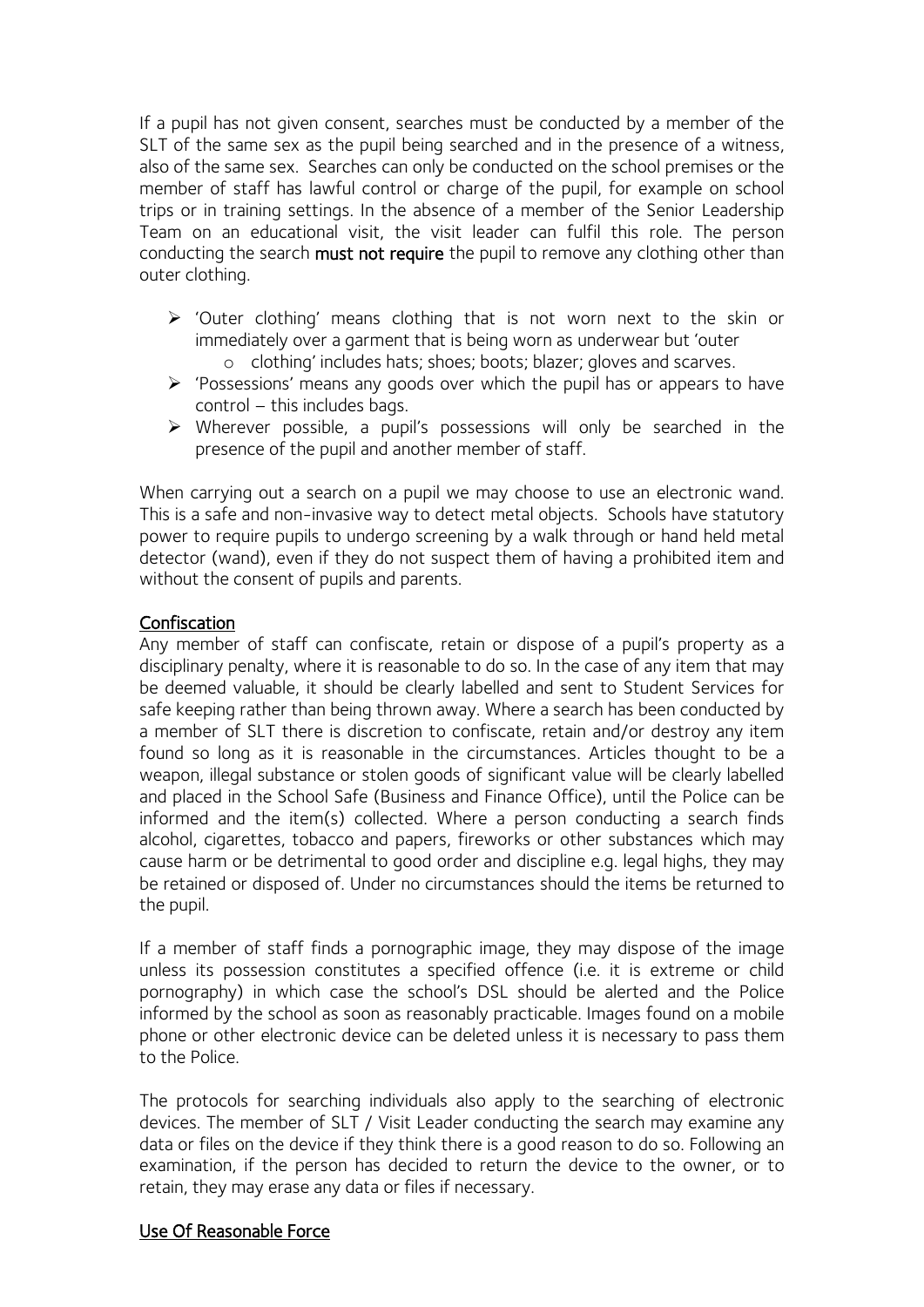The term 'reasonable force' covers the broad range of actions used by most teachers at some point in their career that involve a degree of physical contact with pupils. 'Reasonable in the circumstances' means using no more force than is needed. All members of school staff have a legal power to use reasonable force. Below are some examples of when reasonable force could be employed:

- $\triangleright$  To remove disruptive children from the classroom where they have refused to follow an instruction to do so
- ➢ To prevent a pupil behaving in a way that disrupts a school event or a school visit
- $\triangleright$  To prevent a pupil leaving the classroom where it is judged that allowing the pupil to leave would risk their safety or lead to behaviour that disrupts the learning of others.
- $\triangleright$  To prevent a pupil from attacking a member of staff or another pupil, or to stop a fight

## Pupil Support

The school will ensure it gives appropriate support to individual pupils, who are experiencing barriers to learning or may be at risk of disaffection or exclusion. These may include:

- $\triangleright$  coaching and mentoring
- ➢ access to restorative justice / approaches
- ➢ departmental target cards
- ➢ Academic Progress Diary monitoring
- ➢ PSP (Pastoral Support Programme)
- ➢ pupil passports
- ➢ behaviour for learning intervention programmes
- $\geq 121$  behaviour support
- $\triangleright$  curriculum adaptation and personalised learning opportunities
- ➢ differentiated teaching strategies
- $\triangleright$  study support / clubs / safe havens
- $\triangleright$  peer mentoring
- $\triangleright$  school counsellor
- $\triangleright$  referral to outside agencies
- $\triangleright$  referral to Alternative Provision for a period of respite

## Early Intervention

The school will develop measures to encourage pupils to take responsibility for their own behaviour and to help them to recognise the consequences of inappropriate behaviour. The school will undertake reviews of the educational and emotional needs of pupils, as appropriate.

#### Taking into Account Individual Pupils Needs

We believe that all staff in our school need to take account of the individual needs and circumstances of the pupils when implementing the behaviour for learning policy.

We would expect staff to make reasonable adjustments in the application of our behaviour policy for pupils with special educational needs and/or disabilities. Specific support mechanisms will be provided to assist those who need special consideration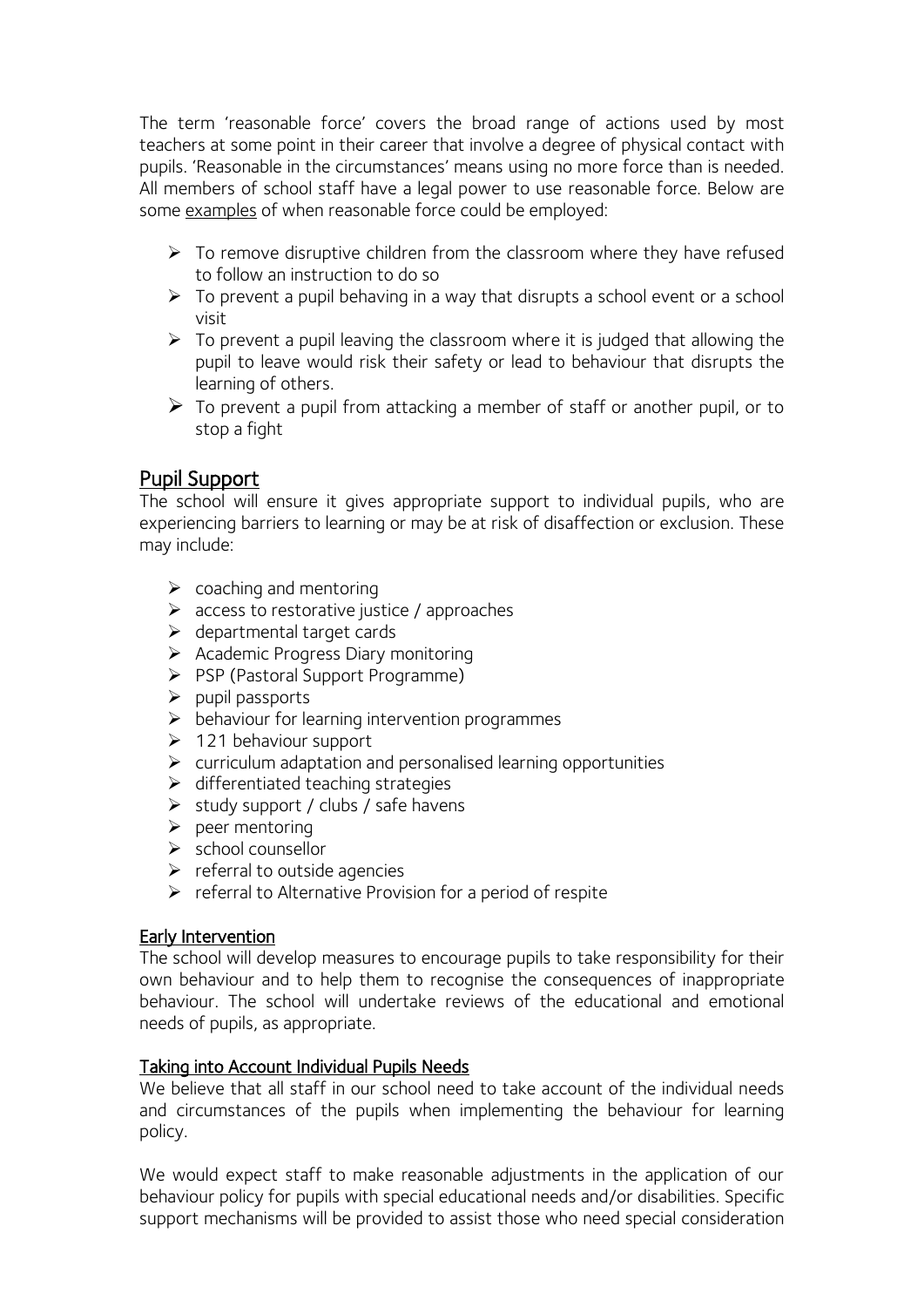in the type of teaching provision and resources offered to aid them in reaching their full potential.

All staff will be provided with regularly updated information regarding pupils who have special educational needs and/or disabilities. Staff will receive regular training in how to use information when implementing the school behaviour policy.

## Communicating with Parents / Carers

Parents/Carers will be contacted promptly by the school, normally on the day of the incident, to notify them of any reported serious incidents of misbehaviour in which their child has been involved. This can, where necessary, be done before the completion of any investigation to keep parents/carers informed but parents/carers must then be contacted once the investigation is complete to be informed of any outcomes.

## Interrelationship with other School Policies

In order for the Behaviour for Learning Policy to be effective it must be utilised alongside other key policies, for example;

- ➢ Health and Safety Policy
- ➢ Anti-Bullying Policy
- ➢ Single Equalities Policy
- ➢ Child Protection Policy
- ➢ Attendance Policy
- $\triangleright$  Teaching and Learning Policy

## Monitoring and Review

The school will monitor the use of rewards and sanctions to ensure that its arrangements operate with due regard to equal opportunities and antidiscrimination, and the school's statutory duties in line with the Single Equalities Policy. The procedures will be reviewed regularly, by the SLT to ensure that they are current and reflect the practice within the school. Any amendments should be ratified by the Headteacher. In consultation with the staff, will undertake systematic monitoring and conduct regular reviews of the behaviour for learning policy and procedures in order to evaluate them to ensure that the operation is effective, fair and consistent. In the event that substantive changes are required these would need to be ratified by the Governing Body.

Z Dewhurst Deputy Headteacher Last reviewed and refreshed: May 2022 Next Review: May 2023